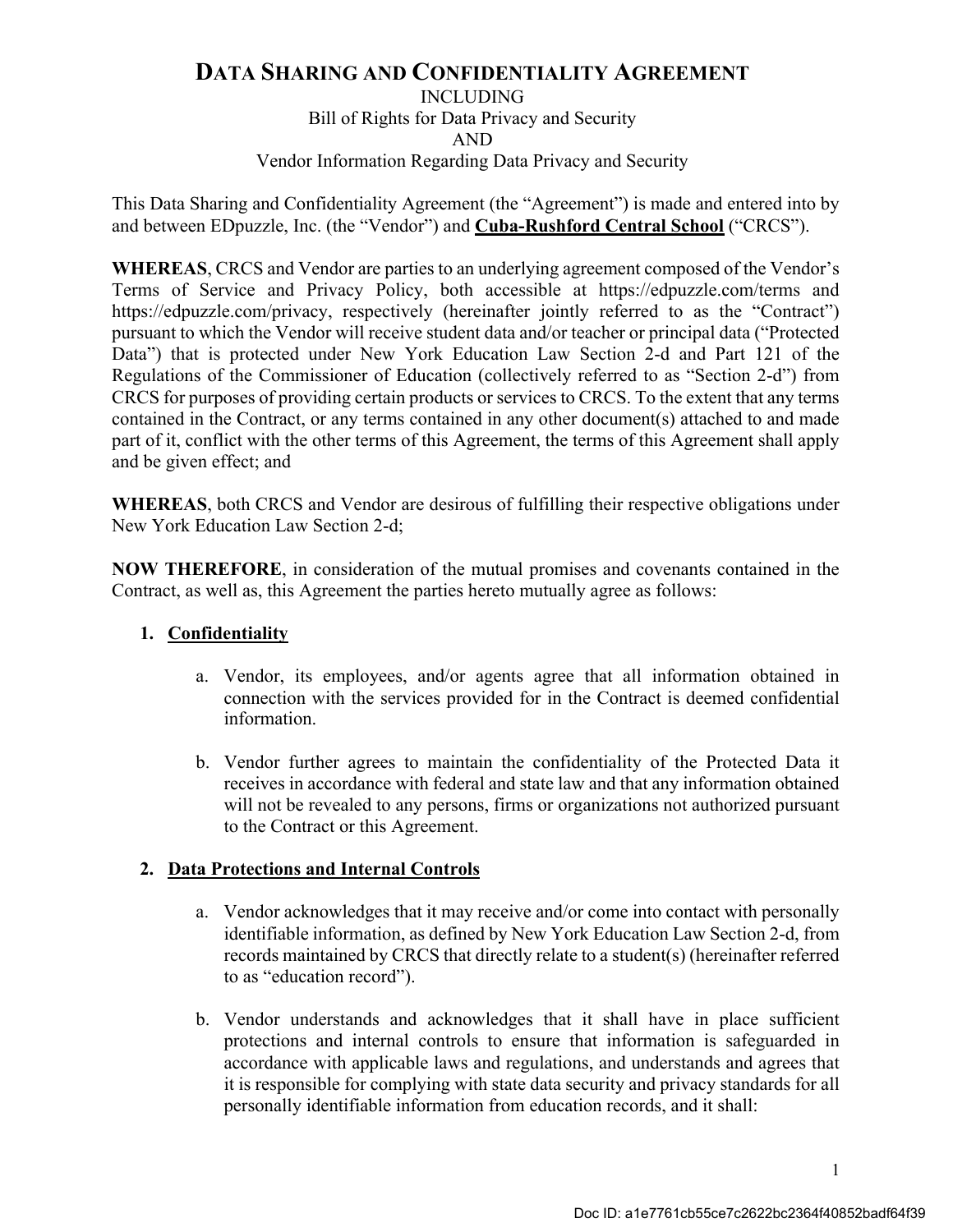- 1. Limit internal access to education records to those individuals that are determined to have legitimate educational interests; and
- 2. Not use the education records for any other purpose than those explicitly authorized in the Contract and/or this Agreement; and
- 3. Maintain reasonable administrative, technical and physical safeguards to protect the security, confidentiality and integrity of education records in its custody; and
- 4. To use encryption technology to protect Protected Data in its custody while in motion or at rest, using a technology or methodology specified by the secretary of the United States Department of Health and Human Services in guidance issued under Section 13402(H)(2) of Public Law 111-5.

### **3. Data Security and Privacy Plan**

- a. Vendor agrees to have a Data Security and Privacy Plan in place to protect the confidentiality, privacy and security of the Protected Data it receives from CRCS.
- b. Vendor submits a Data Security and Privacy Plan to CRCS, attached hereto , which shall:
	- 1. Outline how all state, federal and local data security and privacy contract requirements will be implemented over the life of the contract consistent with CRCS's policy on data security and privacy accessible at: 2020-2021 Data Security (sharepoint.com).
	- 2. Outline specific administrative, operational and technical safeguards and practices in place to protect Protected Data that it receives from CRCS under the Contract.
	- 3. Outline the training requirement established by the Vendor for all employees who will receive personally identifiable information from student records (hereinafter referred to as "student data").

### **4. Notice of Breach and Unauthorized Release**

- a. In the event of a breach of this Agreement and unauthorized release of student data, the Vendor shall:
	- 1. Immediately notify CRCS in the most expedient way possible and without unreasonable delay, but no more than seven (7) calendar days after Vendor has discovered or been informed of the breach or authorized release.
	- 2. Advise CRCS as to the nature of the breach and steps Vendor has taken to minimize said breach.
- b. In the case of required notification to a parent or eligible student, the Vendor shall: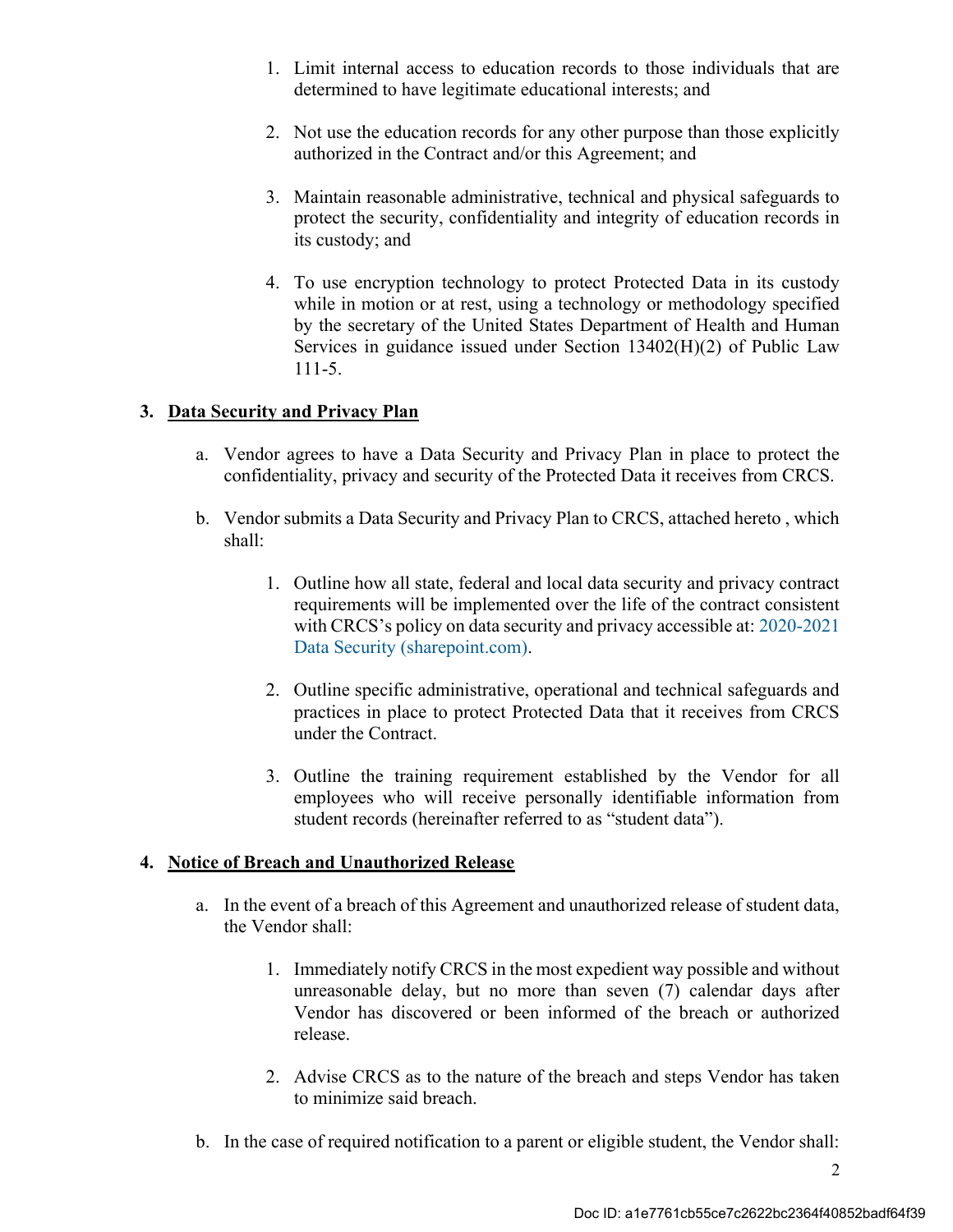- 1. Promptly reimburse CRCS for the full costs of such notification.
- c. Vendor will cooperate with CRCS and provide as much information as possible directly to CRCS about the incident, including but not limited to:
	- 1. The description of the incident;
	- 2. The date of the incident;
	- 3. The date Vendor discovered or was informed of the incident;
	- 4. A description of the types of Protected Data involved;
	- 5. An estimate of the number of records affected;
	- 6. The schools within CRCS affected;
	- 7. What the Vendor has done or plans to do to investigate the incident, stop the breach and mitigate any further unauthorized access or release of Protected Data; and
	- 8. The contact information for Vendor representatives who can assist affected individuals that may have additional questions.
- d. The Vendor shall indemnify and hold CRCS harmless from any claims arising from its breach within the Data Sharing and Confidentiality Agreement confidentiality and data security and privacy standards provision.
- e. Vendor acknowledges that upon initial notification from Vendor, CRCS, as the educational agency with which Vendor contracts, has an obligation under Section 2-d to in turn notify the Chief Privacy Officer in the New York State Education Department ("CPO"). Vendor agrees not to provide this notification to the CPO directly unless requested by CRCS or otherwise required by law. In the event the CPO contacts Vendor directly or requests more information from Vendor regarding the incident after having been initially informed of the incident by CRCS, Vendor will promptly inform CRCS of the same.

### **5. Vendor Information**

Vendor understands that as part of CRCS's obligations under New York Education Law Section 2-d, Vendor is responsible for providing CRCS with Vendor information (see Vendor Information for Data Privacy and Security) to include:

- a. Exclusive purposes for which the student data will be used;
- b. How Vendor will ensure that subcontractors, persons or entities that Vendor will share the student data with, if any, will abide by data protection and security requirements;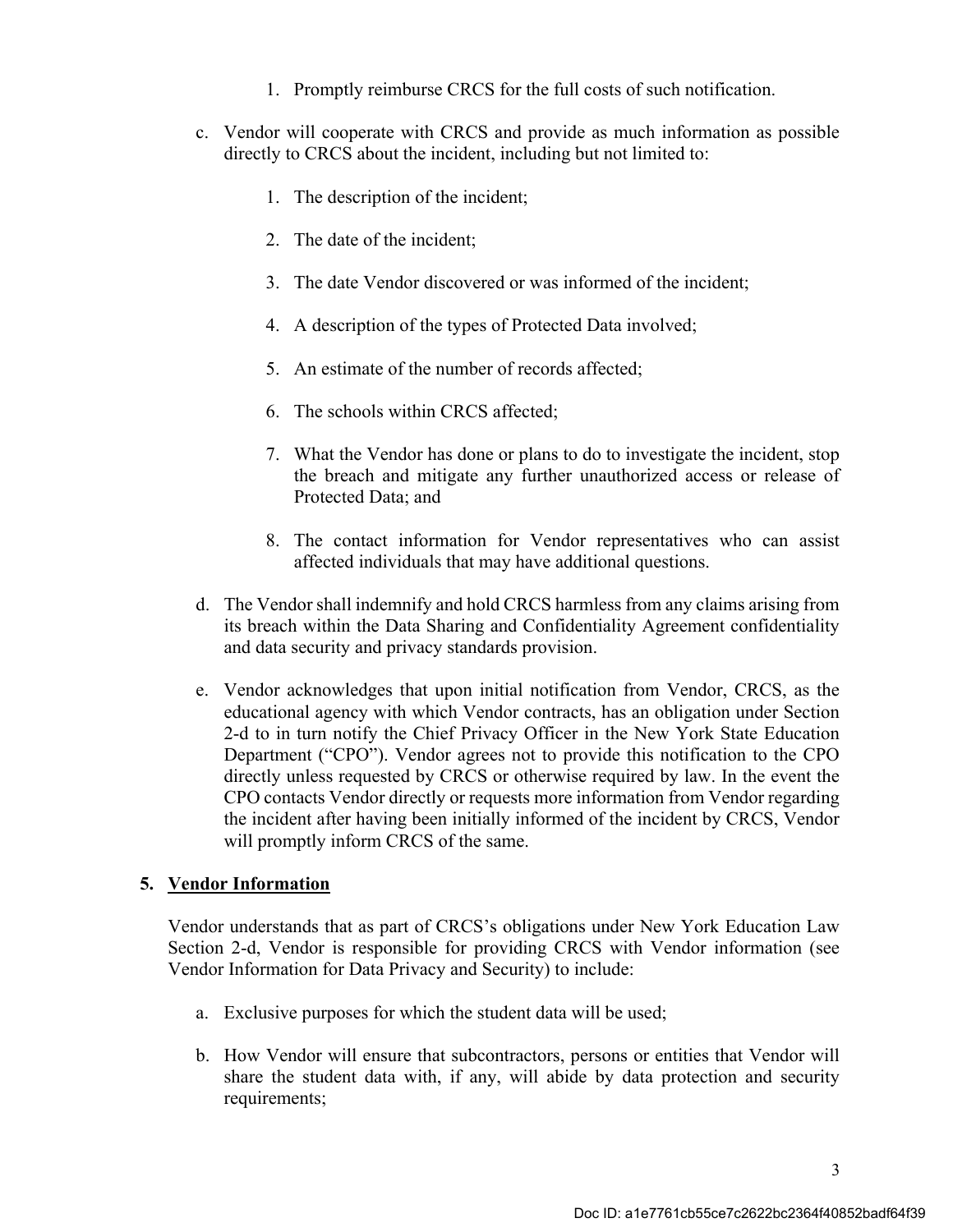- c. Vendor will not disclose any personally identifiable information to any other party without the prior written consent of the parent or eligible student;
- d. Vendor will not sell personally identifiable information nor use or disclose it for any marketing or commercial purpose or facilitate its use or disclosure by any other party for any marketing or commercial purpose or permit another party to do so. Notwithstanding any of the foregoing, teachers using the service may provide express consent to receive commercial communications
- e. Vendor will provide a description of what will happen to the personally identifiable information upon expiration of the written agreement (e.g. whether, when and in what format the personally identifiable information will be returned to the educational agency, and/or whether, when and how the personally identifiable information will be destroyed).
- f. If and how a parent, student, or eligible teacher may challenge the accuracy of the student/teacher data that is collected; and
- g. Where the student data will be stored (described in such a manner as to protect data security), and the security protections taken to ensure such data will be protected, including whether such data will be encrypted.

### **6. Termination or Expiration of Contract and/or Agreement**

- a. Upon termination of this Agreement, and written request by CRCS, Vendor shall destroy all confidential information obtained in connection with the services provided therein and/or student data. Destruction of the confidential information and/or student data shall be accomplished utilizing an approved method of confidential destruction, including, shredding, burning or certified/witnessed destruction of physical materials and verified erasure of magnetic media using approved methods of electronic file destruction. In the absence of a written request, Vendor shall destroy all confidential information upon eighteen (18) months of enduser account inactivity. The parties further agree that the terms and conditions set forth herein shall survive the expiration and/or termination of the Agreement for as long as Vendor retains possession of confidential information.
- b. If requested by CRCS in writing at any point prior to data deletion, Vendor will assist CRCS in downloading names, responses, results and grades obtained by students in their assignments ("Student Gradebooks") in a standard electronic legible format (such as .csv or .json).
- c. Neither Vendor nor any of its subcontractors or other authorized persons or entities to whom it has disclosed Protected Data will retain any Protected Data, copies, summaries or extracts of the Protected Data, on any storage medium whatsoever.
- d. Vendor may use de-identified Protected Data for purposes of research, the improvement of Vendor's products and services, and/or the development of new products and services. In no event shall Vendor or its Subcontractors re-identify or attempt to re-identify any de-identified Protected Data or use de-identified Protected Data in combination with other data elements or de-identified Protected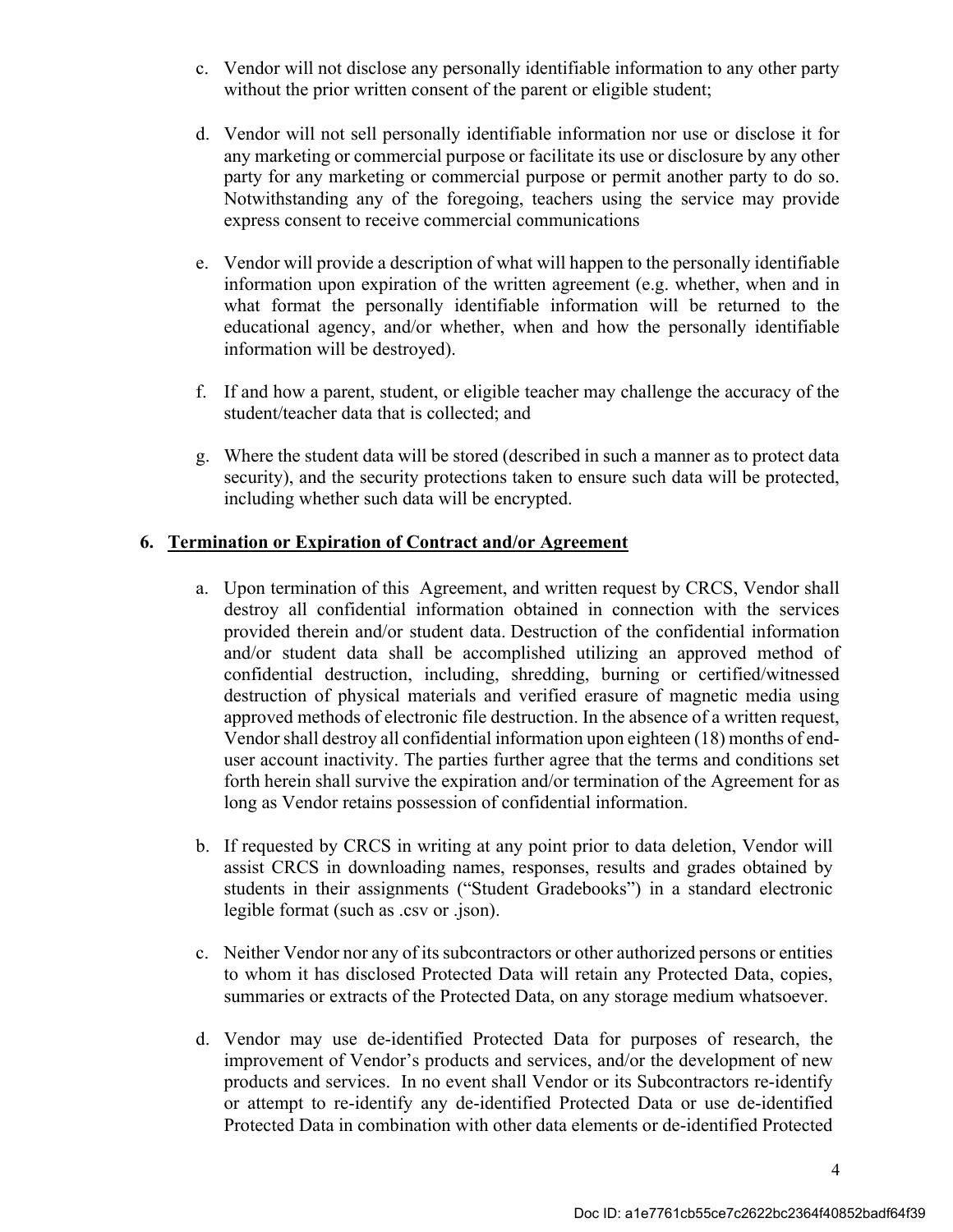Data in the possession of a third-party affiliate, thereby posing risks of reidentification.

e. Without prejudice to the foregoing, Vendor may retain data backups that are part of Vendor's disaster recovery storage system, for an additional term of thirteen (13) months after termination of the Contract, provided such backups remain inaccessible to the public and are unable to be used by the Vendor in the normal course of its business. Upon written request by the CRCS, Vendor will provide CRCS with a certification from an appropriate officer that these requirements have been satisfied in full.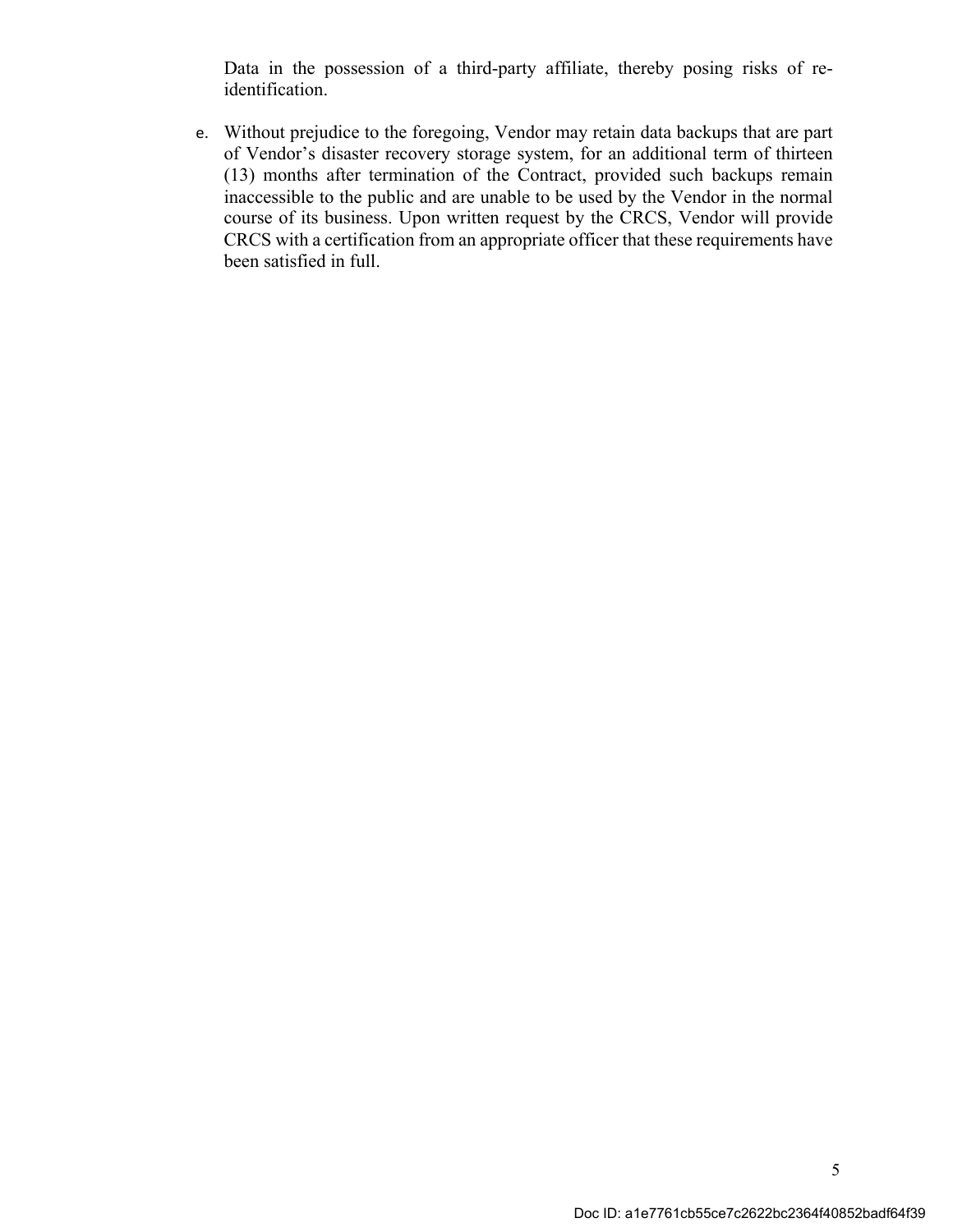## **PARENTS' BILL OF RIGHTS FOR DATA PRIVACY AND SECURITY**

CRCS is committed to protecting the privacy and security of student data and teacher and principal data. In accordance with New York Education Law Section 2-d and its implementing regulations, CRCS informs the school community of the following:

- 1. A student's personally identifiable information cannot be sold or released for any commercial purposes.
- 2. Parents have the right to inspect and review the complete contents of their child's education record.
- 3. State and federal laws protect the confidentiality of personally identifiable information, and safeguards associated with industry standards and best practices, including but not limited to encryption, firewalls, and password protection, must be in place when data is stored or transferred.
- 4. A complete list of all student data elements collected by New York State is available for public review at the following website http://www.nysed.gov/data-privacysecurity/student-data-inventory or by writing to the Office of Information and Reporting Services, New York State Education Department, Room 865 EBA, 89 Washington Avenue, Albany, New York 12234.
- 5. Parents have the right to submit complaints about possible breaches of student data addressed. Complaints should be directed in writing to CRCS Data Privacy Officer, 5476 Route 305, Cuba, New York 14727. Complaints may also be directed in writing to Chief Privacy Officer, New York State Education Department, 89 Washington Avenue, Albany, New York 12234 or by using the form available at the following website: http://www.nysed.gov/data-privacy-security/report-improper-disclosure.

IN WITNESS WHEREOF, the parties hereto have executed this agreement on the date of the last signature affixed hereto.

Julia Trius

Authorized Vendor Signature Julia Trius, Head of Legal

Noah Reysen

Authorized CRCS Signature Noah Pfeiffer, Data Protection Officer

05 / 11 / 2021

Date

05 / 11 / 2021

Date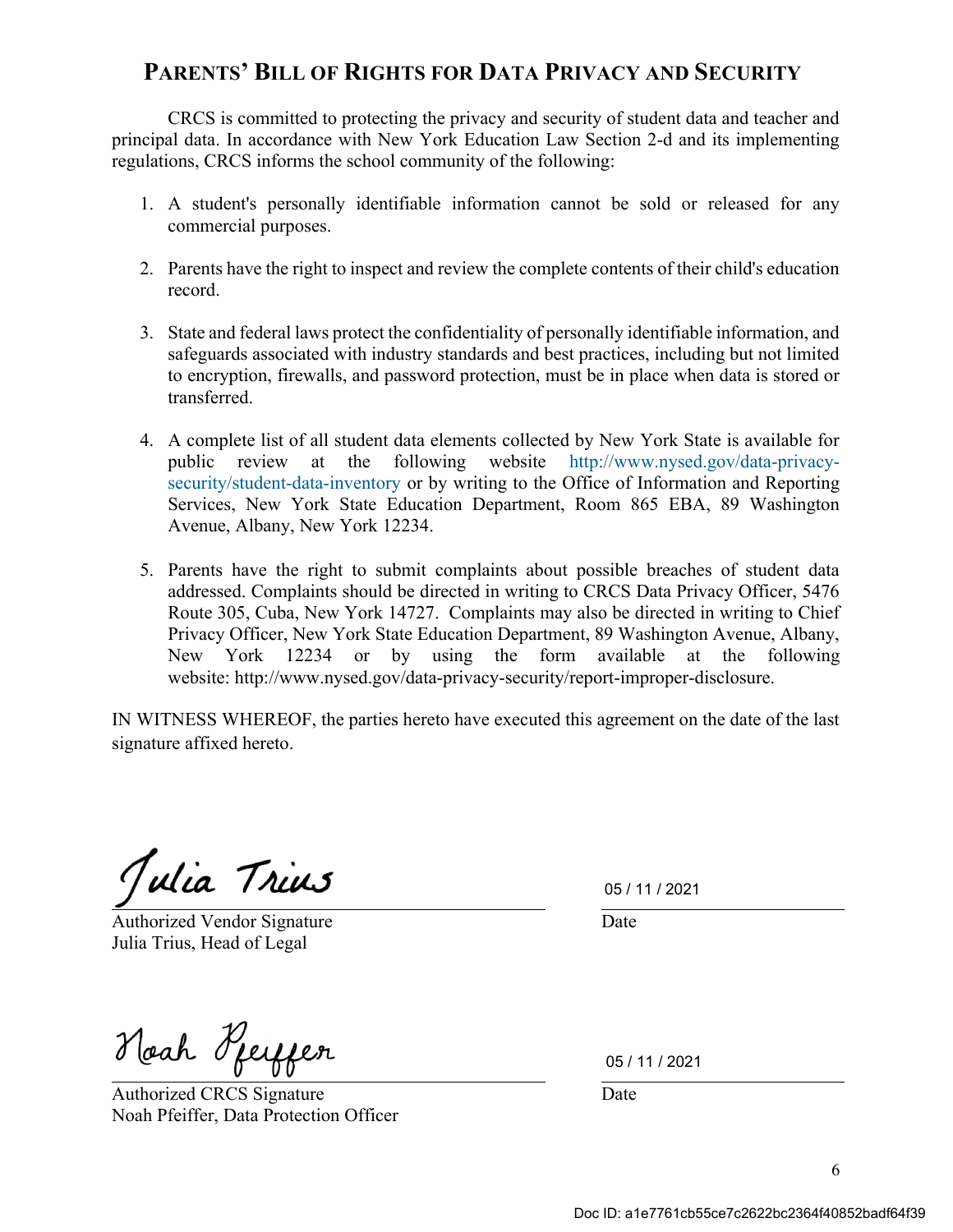# **VENDOR INFORMATION REGARDING DATA PRIVACY AND SECURITY**

Vendor: EDpuzzle, Inc. Product: Edpuzzle instructional software

Collects:  $\boxtimes$  Student Data  $\boxtimes$  Teacher or Principal Data  $\Box$  Does not collect either

Educational agencies including Cuba Rushford Central School are required to *post information about third-party contracts on the agency's website* with the Parents Bill of Rights. To that end, please complete the table below with information relevant to NYS Education Law 2-d and Part 121.3 of the Commissioner's Regulations. Note that this applies to all software applications and to mobile applications ("apps").

|      | <b>Part 1: Exclusive Purposes for Data Use</b> | <b>RESPONSE REQUIRED</b> |
|------|------------------------------------------------|--------------------------|
| $-1$ |                                                |                          |

The exclusive purposes for which the student data (or teacher or principal data) will be used by the third-party contractor.

Student and Teacher Data will be used by Edpuzzle for providing and improving the service and for the following limited purposes:

- a. to create the necessary accounts to use the service (student accounts);
- b. to provide teachers with analytics on student progress;
- c. to send teachers email updates, if applicable;
- d. to help teachers connect with other teachers from the same school or district;
- e. to assess the quality of the service;
- f. to secure and safeguard personal information of other data subjects;
- g. to comply with all applicable laws on the protection of personal information.

Edpuzzle shall not use PII for any purposes other than those authorized pursuant to the Agreement and may not use PII for any targeted advertising or other commercial uses. Nevertheless, teachers using Edpuzzle's Service may provide express consent to receive Commercial or Marketing communications.

### Part 2: Subcontractor Oversight Details **RESPONSE REQUIRED**

 $\Box$  This contract has no subcontractors.

 $\boxtimes$  This contract has subcontractors. As such, the third-party contractor will take the following steps to ensure that any subcontractors, assignees, or other agents who see, or receive, this protected data are contractually required to obey the same data protection and security requirements that the third-party contractor is required to obey under state and federal law: Having agreements in place with subcontractors to ensure they abide by data protection obligations consistent with those applicable to Edpuzzle under applicable laws and regulations.

### **Part 3: Contract Lifecycle Practices** RESPONSE REQUIRED

The contract expires as set forth in the Edupzzle's Data Security and Privacy Plan attached below: either (a) at District's request upon proactive deletion of user accounts; or (b) in the absence of any specific request or action, after eighteen (18) months of account inactivity. Deletion of student accounts must be requested by the District's authorized representative by sending a written request at support@edpuzzle.com or privacy@edpuzzle.com.

When the contract expires, the following will happen to the personally identifiable information (e.g. whether, when and in what format the personally identifiable information will be returned to the educational agency, and/or whether, when and how the personally identifiable information will

7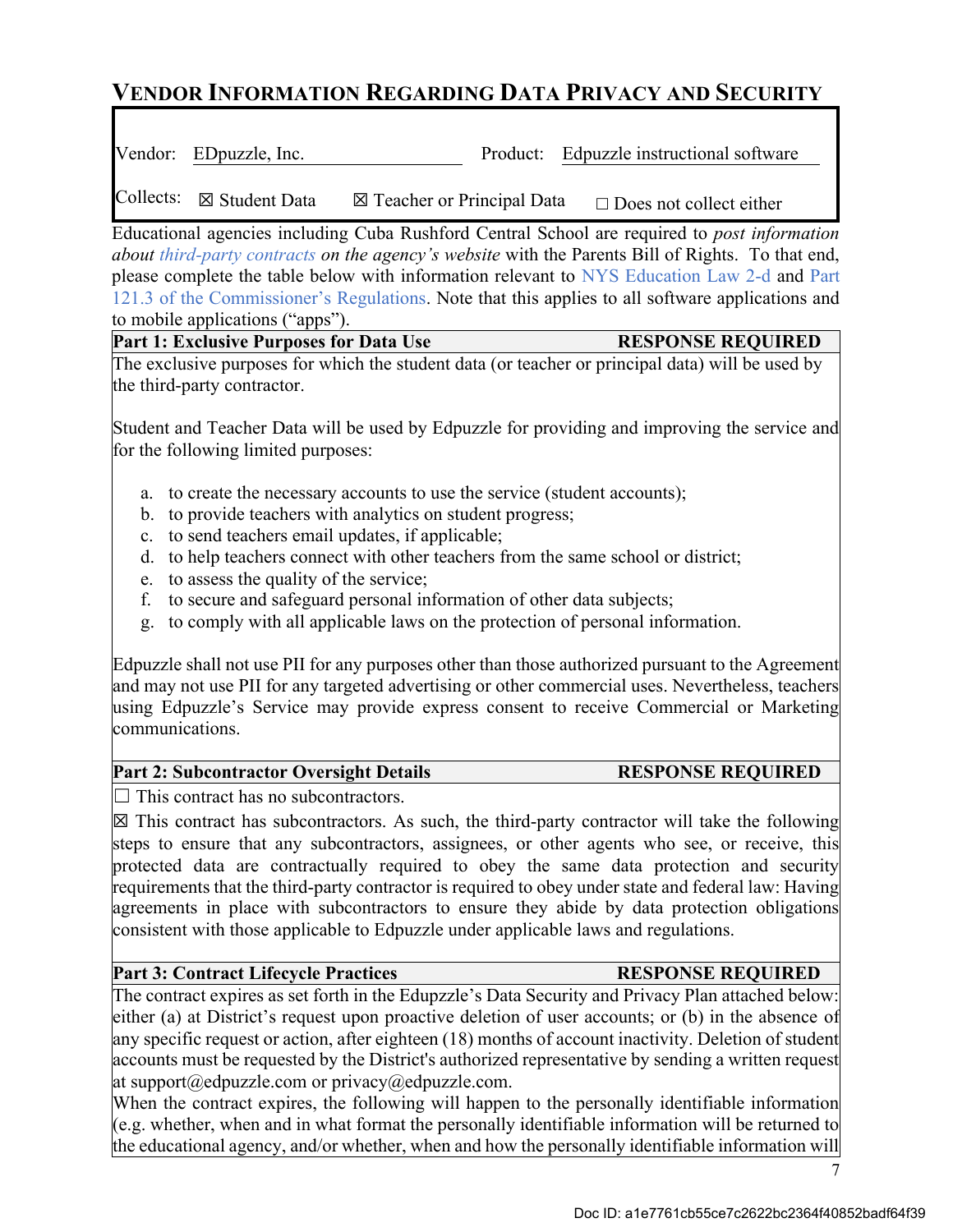be destroyed): personally identifiable information will be destroyed or returned as set forth in the Data Sharing and Confidentiality Agreement to which this Vendor Information is attached, and the Edpuzzle's Data Security and Privacy Plan below.

### **Part 4: Student Educational Records / Improper Disclosure**

A. For information on FERPA (Family Educational Rights and Privacy Act), which is the federal law that protects the privacy of student education records, visit the U.S. Department of Education FERPA website.

B. A complaint or report of improper disclosure may be completed by submitting the Improper Disclosure Report form.

### **Part 5: Security Practices** And **RESPONSE REQUIRED**

A. Protected data provided to the contractor will be stored: (include *where* and *how*) The data is stored in externalized databases that are currently being provided by MongoDB Atlas, and simultaneously hosted on Amazon Web Services in North Virginia (United States). Usergenerated content (which may or not contain personal information) may be temporarily stored in other countries in order for Edpuzzle to provide a better service. Concretely, uploaded videos, audios or images may have a copy temporarily stored in other regions to reduce the time of load.

B. The security protections taken to ensure data will be protected that align with the NIST Cybersecurity Framework and industry best practices include: (a) pseudonymisation and encryption of data; (b) password protection; (c) ensure the ongoing confidentiality, integrity, availability and resilience of processing systems and services; (d) restore the availability and access to personal data in a timely manner in the event of a technical incident; and (e) regularly test, assess and evaluate the effectiveness of technical and organizational measures ensuring the security of the processing.

### **Part 6: Encryption Practices Access** RESPONSE REQUIRED

⊠ By checking this box, contractor certifies that data encryption is applied in accordance with NYS Education Law Section 2-d 5(f)(5).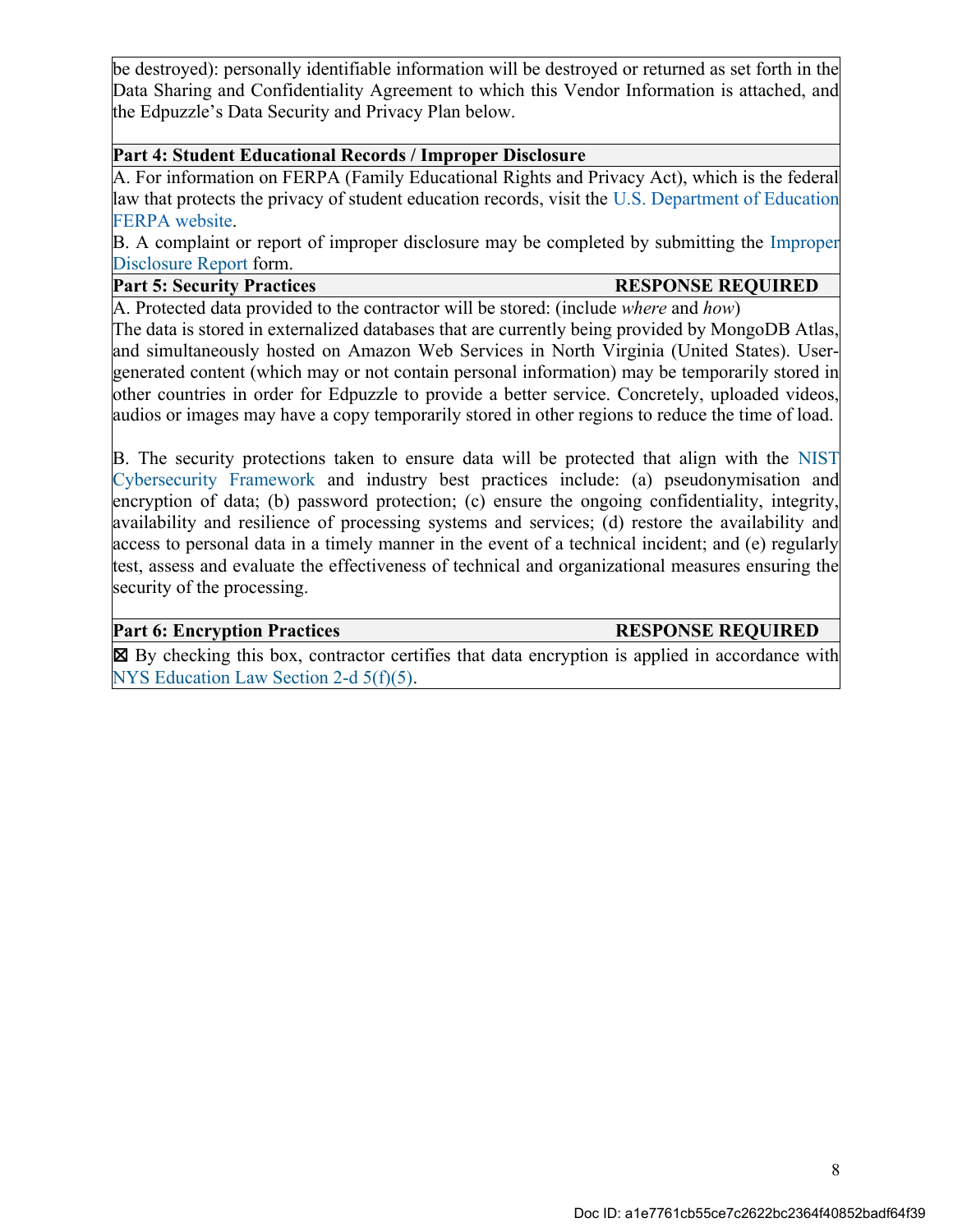### DATA SECURITY AND PRIVACY PLAN FOR EDPUZZLE

- 1. Exclusive Purposes for Data Use
	- a. Please list the exclusive purposes for which the student data [or teacher or principal data] will be used by the service provider.

Student and Teacher Data will be used by the Service Provider for improving the Services and for the following limited purposes:

- a. to create the necessary accounts to use the Service;
- b. to provide teachers with analytics on student progress;
- c. to send teachers email updates, if applicable;
- d. to help teachers connect with other teachers from the same school or district;
- e. to assess the quality of the Service;
- f. to secure and safeguard personal information of other data subjects;
- g. to comply with all applicable laws on the protection of personal information.

Initial:  $\sqrt{7}$ .

 $1.7$ 

2. Data Accuracy/Correction Practices

a. Parents [student, eligible student, teacher or principal] may challenge the accuracy of the data by directly contacting their educational institution. Initial:  $\sqrt{7}$ .

Subcontractor Oversight Details

This contract has subcontractors: Yes  $\boxtimes$  No  $\Box$ 

Describe how the contractor will ensure subcontractors abide by data protection and security requirements, including but not limited to those outlined in applicable state and federal laws and regulations:

To the extent permitted by law, and as reasonably necessary to provide the Edpuzzle Service to the District, the Service Provider may provide access to, export, transfer, or otherwise disclose student and/or teacher data to the Service Provider's assignees, agents and subcontractors; provided that prior to any such disclosure, the assignee, agent or subcontractor receiving data has agreed in writing to comply with data protection obligations consistent with those applicable to the Service Provider under applicable laws and regulations.

Initial:  $\sqrt{7}$ .

Initial:

### 3. Security Practices

a. Where is the data stored? (described in such a manner as to protect data security)

Data is stored in externalized databases that are currently being provided by MongoDB Atlas (security compliance information), and simultaneously hosted on Amazon Web Services (security and compliance information) in North Virginia (United States).

b. The security protection practices taken to ensure data will be protected include: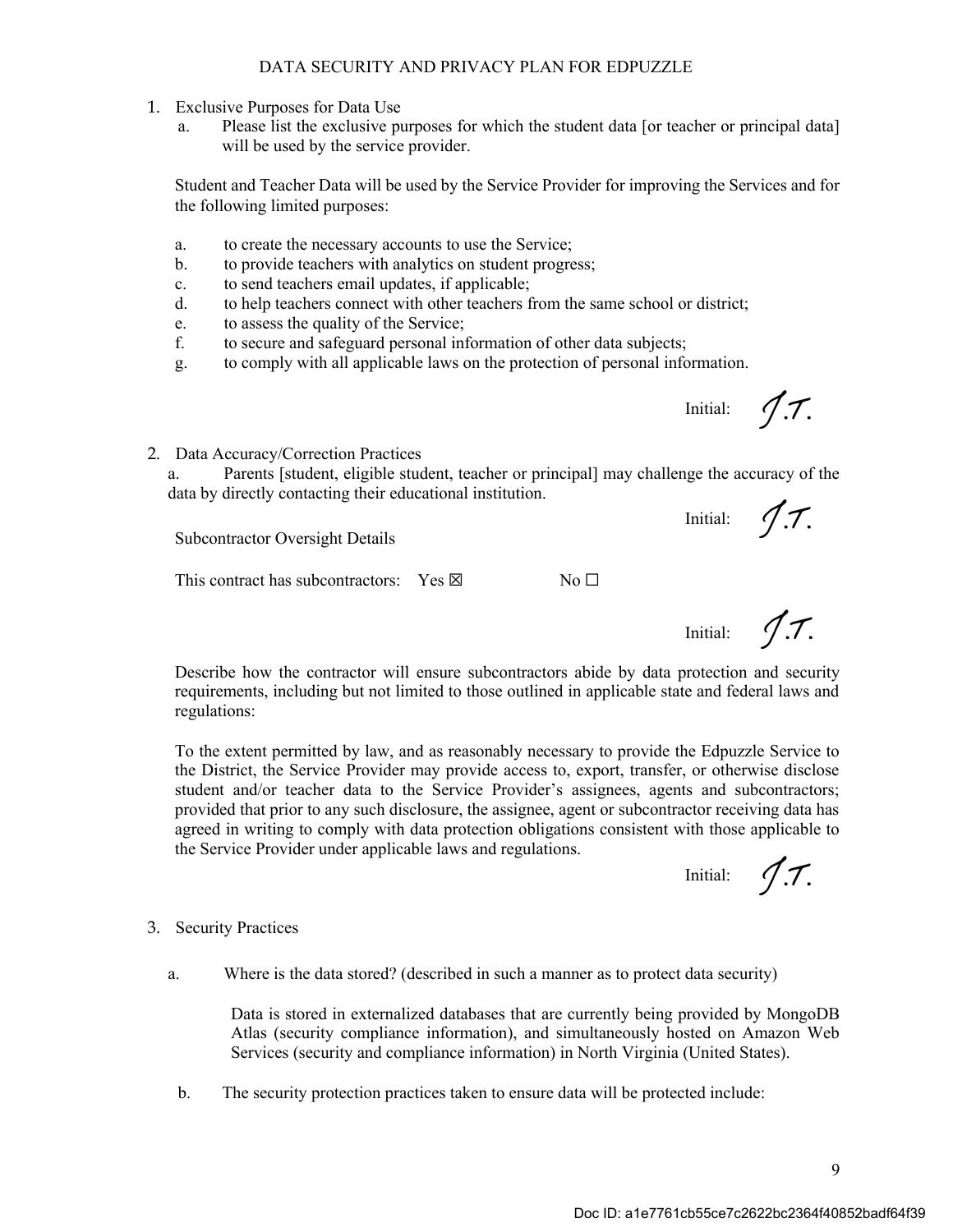- Pseudonymisation and encryption of PII (TLS v1.2 for all data in transit between clients and server and AES256-CBC (256-bit Advanced Encryption Standard in Cipher Block Chaining mode) for encrypting data at rest).
- Password protection.
- Ensure the ongoing confidentiality, integrity, availability and resilience of processing systems and services.
- Restore the availability and access to personal data in a timely manner in the event of a technical incident.
- Regularly test, assess and evaluate the effectiveness of technical and organizational measures ensuring the security of the processing.

Initial:  $\int$ .7.

- 4. Contract Lifecycle Practices
	- a. The agreement expires either (a) at District's request upon proactive deletion of user accounts; or (b) in the absence of any specific request or action, after eighteen (18) months of account inactivity. Deletion of student accounts must be requested by the District's authorized representative by sending a written request at support@edpuzzle.com or privacy@edpuzzle.com.
	- b. When the agreement expires,
		- i. How long will the student [or teacher or principal] data be retained?

Contractor may keep copies and/or backups of data for an additional term of thirteen (13) months after termination of the agreement as part of its disaster recovery storage system, provided such data is (a) inaccessible to the public; and (b) unable to be used in the normal course of business by the Service Provider.

ii. How will the student data be disposed of?

Data shall be destroyed as per best practices for data destruction using commercially reasonable care, security procedures and practices.

Initial:

Initial:  $\sqrt{7}$ .

5. Encryption Practices

Data encryption is applied in accordance with Education Law 2-d  $5(f)(5)$ 

 $Yes \boxtimes$  No  $\square$ 

6. Training Practices

a. Annual training on federal and state law governing confidentiality is required for any officers, employees, or assignees who have access to student [or teacher or principal] data

 $Yes \boxtimes$  No  $\square$ 

Initial:  $\sqrt{7}$ .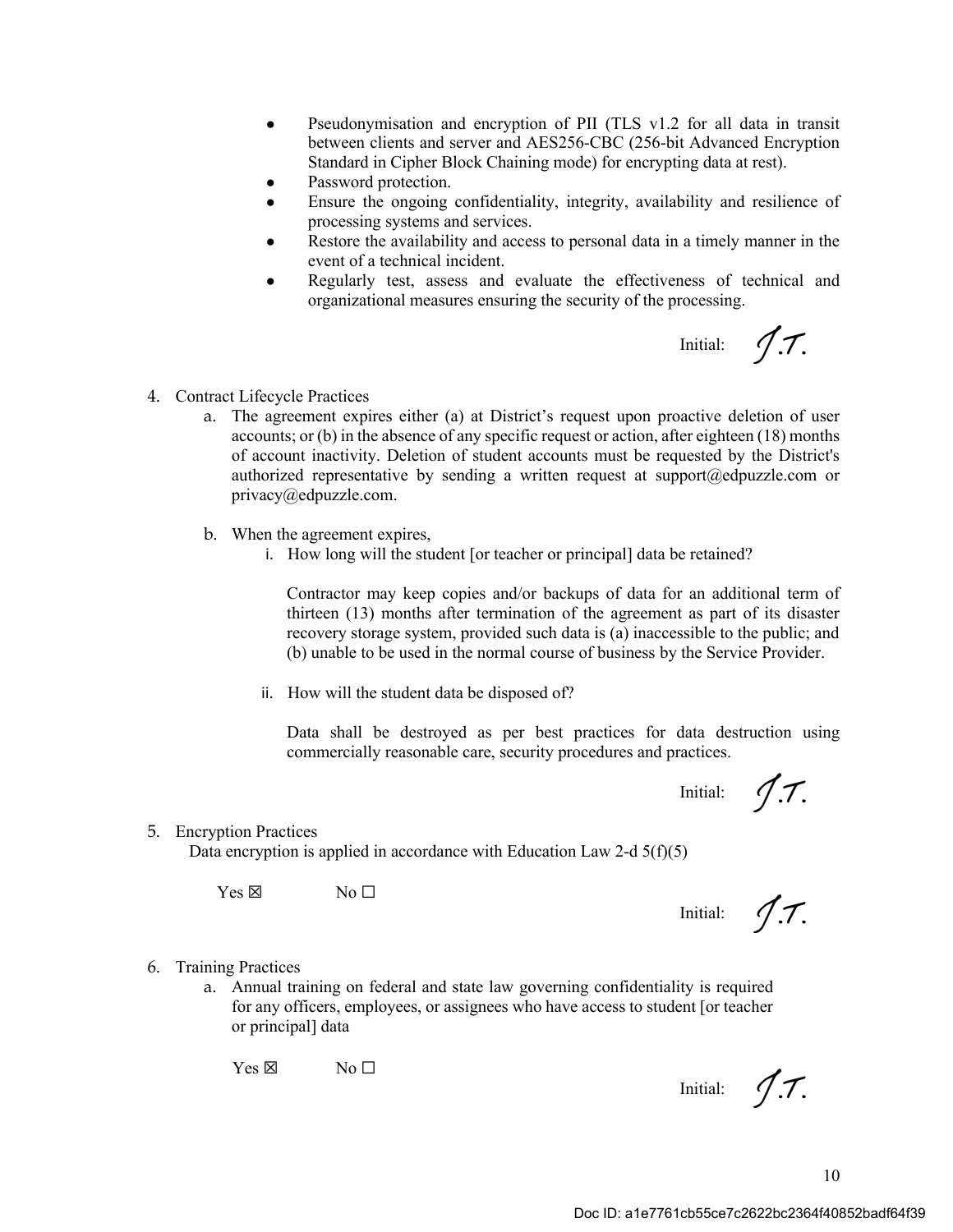EDpuzzle, Inc. Company Name

Julia Trius, Head of Legal Print Name and Title

Julia Trius

Provider

05 / 11 / 2021

**Date**